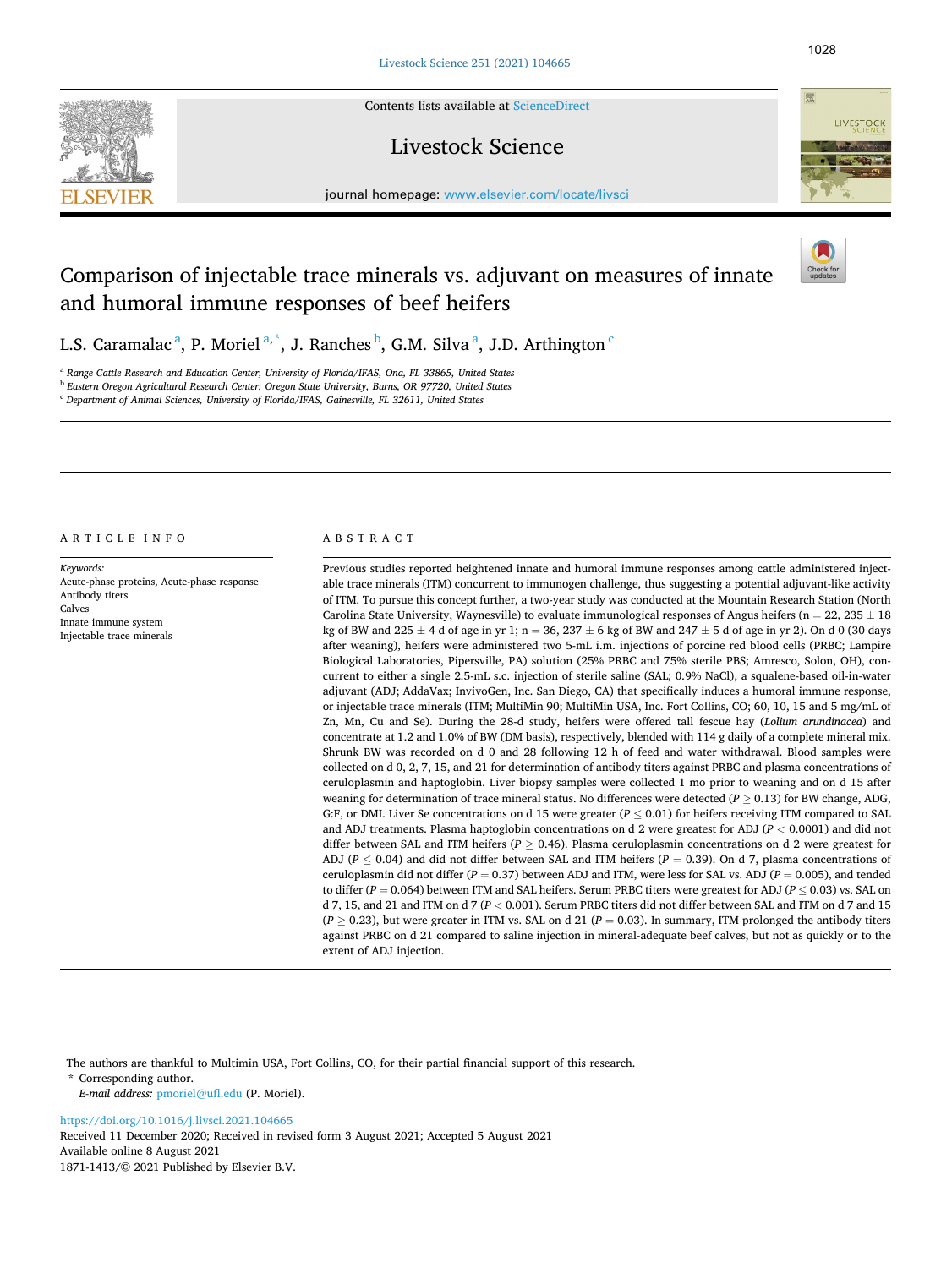### **1. Introduction**

Injectable trace minerals (ITM) offer the advantage of delivering specific amounts of trace minerals without the variability associated with fluctuations in voluntary intake of free-choice mineral mixes ([Arthington and Swenson, 2004\)](#page-5-0). Multiple studies have built upon our knowledge of a link between certain trace minerals and immune function in cattle [\(Spears, 2000](#page-5-0)). An increasing number of studies have associated ITM with improvements in antibody titers when administered at the time of vaccination ([Arthington and Havenga, 2012](#page-5-0); [Arthington](#page-5-0)  [et al., 2014;](#page-5-0) [Roberts et al., 2016](#page-5-0); [Bittar et al., 2020](#page-5-0)). In addition to heightened production of neutralizing antibodies, ITM administration produces a pro-inflammatory acute phase reaction in beef cattle ([Arthington et al., 2014](#page-5-0)) similar to the acute phase reaction induced by vaccination [\(Arthington et al., 2013\)](#page-5-0). This acute phase reaction from vaccines is variable and often related to the adjuvant included in the vaccine preparation. Commercial vaccines typically contain adjuvants to elicit heightened adaptive immune responses with the goal of creating greater immune protection to the target antigen [\(Coffman et al., 2010](#page-5-0)). The question has arisen, based upon results of current studies, whether this positive antigen  $\times$  antibody response, with concurrent vaccine and ITM administration, is the result of a direct nutritional impact of supplemental trace minerals or an adjuvant-like response elicited from the injection of minerals. It is likely that the answer is not an either/or solution, but rather a multifaceted response impacting both the innate and humoral immune system. As a start, this study was designed to compare the acute phase protein reaction and neutralizing antibody titers to a novel immunogen in weaned beef heifers receiving a commercially available adjuvant, ITM, or saline control. The calves used in this study were purposely managed to be trace mineral adequate to support the study of our hypothesis, which was, both ITM and adjuvant treatments will produce similar increases in the acute phase protein response (innate immunity) and antibody production to PRBC challenge (humoral immunity) compared to saline-injected control calves.

#### **2. Materials and methods**

The Institutional Animal Care and Use Committee of North Carolina State University (protocol 14-157-A) approved all procedures for the two-yr experiment conducted at the Mountain Research Station (Waynesville; 35.48° N, 82.99° W; elevation = 659 m) from October to November 2014 and August to September 2015.

# *2.1. Animals, diets and sample collection*

On d 0 (approximately 30 days after weaning), 58 Angus heifers ( $n =$ 22, 235  $\pm$  18 kg of BW and 225  $\pm$  4 d of age in yr 1; n = 36, 237  $\pm$  6 kg of BW and  $247 \pm 5$  d of age in yr 2) were stratified by BW and age, and randomly assigned to receive a single 2.5-mL s.c. injection of sterile saline (**SAL**; 0.9% NaCl), a squalene-based oil-in-water adjuvant (**ADJ**; AddaVax; InvivoGen, Inc. San Diego, CA) that specifically induces a humoral immune response, or **ITM** (MultiMin 90; Multimin USA, Inc. Fort Collins, CO; 60, 10, 15 and 5 mg/mL of Zn, Mn, Cu and Se). The ITM treatment was delivered at approximately ½ the manufacturer recommended dosage rate (1 mL/45 kg BW). This dosage was used for two reasons: (1) calves were adequate in these selected trace minerals at the time of weaning; and (2) the primary focus of the study was to investigate an adjuvant-like activity of the ITM and not necessarily the ability to increase mineral status in mineral-adequate calves. All treatments were administered subcutaneously on the right side of the neck. Immediately following treatment administration (d 0), heifers were immunologically challenged with two 5-mL i.m. injections of porcine red blood cells (PRBC; Lampire Biological Laboratories, Pipersville, PA) solution (25% PRBC and 75% sterile PBS; Amresco, Solon, OH) administered simultaneously on each side of the neck. Thereafter, heifers were stratified by BW and randomly allocated to concrete floor

pens (18  $\times$  4 m) in a half-covered feedlot facility (2 pens/treatment and 3 to 4 heifers/pen in yr 1; 4 pens/treatment and 3 heifers/pen in yr 2).

Heifers were offered ground tall fescue hay (*Lolium arundinaceum*) at 1.2% of BW (DM basis) and concentrate (50:50; ground corn/cottonseed meal) at 1.0% of BW (DM basis) from d 0 to 28. Concentrate and hay were offered separately in the same feed bunk once daily at 0800 h. In addition, all heifers were limit-fed 114g/d of a complete mineral mix (RU-MIN 1600, Southern States, Richmond, VA; DM basis: 18.2% Ca, 0.72% K, 0.88% Mg, 0.76% S, 7.0% Na, 10.8% Cl, 2.9 % P, 29 mg/kg Co, 1,220 mg/kg Cu, 2,130 mg/kg Mn, 29 mg/kg Se and 2,530 mg/kg Zn) that was hand-mixed daily into the concentrate.

Heifers consumed all concentrate within 1 h after supplementation. Hay DM offered and refused were obtained daily for each pen by drying samples of hay offered and refused in a forced-air oven at 56◦C for 48 h. Daily DMI was determined by subtracting the daily hay DM refused from the daily hay DM offered. Although total and hay DMI were determined daily, both measurements were pooled by week (1 to 4) to simplify the statistical analyses and data interpretation. Samples of hay, concentrate, and mineral mix offered were collected weekly and sent in duplicate to a commercial laboratory (Dairy One Forage Laboratory, Ithaca, NY) for wet chemistry analysis of all nutrients (Table 1). Samples were analyzed for concentrations of CP (method 984.13; [AOAC, 2006](#page-5-0)), ADF (method 973.18 modified for use in an Ankom 200 fiber analyzer; Ankom Technology Corp., Fairport, NY; [AOAC, 2006\)](#page-5-0) and NDF ([Van Soest et al.,](#page-5-0)  [1991;](#page-5-0) modified for use in an Ankom 200 fiber analyzer; Ankom Technology Corp.). Concentrations of TDN were calculated as proposed by [Weiss et al. \(1992\)](#page-5-0), whereas NEm and NEg were calculated using equations from NRC ([2000](#page-5-0)).

Shrunk BW was measured on d 0 and 28 following 12 h of feed and water withdrawal. Blood samples (10 mL) were collected via jugular venipuncture into sodium-heparin (158 USP) containing tubes (Vacutainer, Becton Dickinson, Franklin Lakes, NJ) for plasma harvest on d 0,

#### **Table 1**

Average nutritional composition of tall fescue hay and concentrate offered to heifers in yr 1 and 2.

| Ingredients <sup>1</sup> | Year 1<br>Tall fescue<br>hay | Concentrate <sup>2</sup> | Year 2<br>Tall fescue<br>hay | Concentrate <sup>2</sup> |  |
|--------------------------|------------------------------|--------------------------|------------------------------|--------------------------|--|
|                          | DM basis                     |                          |                              |                          |  |
| DM, %                    | 91.4                         | 93.0                     | 92.3                         | 88.5                     |  |
| $TDN^3$ , %              | 56.0                         | 80.0                     | 56.5                         | 80.0                     |  |
| $NEm4$ , Mcal/           | 1.08                         | 1.98                     | 1.09                         | 1.96                     |  |
| kg                       |                              |                          |                              |                          |  |
| $NEg4$ , Mcal/kg         | 0.53                         | 1.34                     | 0.53                         | 1.32                     |  |
| CP, %                    | 16.8                         | 25.3                     | 11.5                         | 29.1                     |  |
| ADF, %                   | 43.8                         | 14.0                     | 42.5                         | 15.7                     |  |
| NDF, %                   | 63.9                         | 21.1                     | 65.4                         | 23.1                     |  |
| Ca, %                    | 0.73                         | 1.47                     | 0.44                         | 0.83                     |  |
| Co, mg/kg                | 1.03                         | 1.68                     | 0.43                         | 1.56                     |  |
| Cu, mg/kg                | 12.0                         | 82                       | 9.0                          | 88                       |  |
| Fe, $mg/kg$              | 1660                         | 82                       | 572                          | 265                      |  |
| K, %                     | 2.02                         | 1.22                     | 2.15                         | 0.97                     |  |
| Mg, %                    | 0.51                         | 0.42                     | 0.25                         | 0.39                     |  |
| Mn, mg/kg                | 108                          | 151                      | 99                           | 109                      |  |
| Mo, mg/kg                | 1.03                         | 0.60                     | 0.60                         | 0.38                     |  |
| Na, %                    | 0.02                         | 0.57                     | 0.03                         | 0.36                     |  |
| P, %                     | 0.33                         | 0.89                     | 0.29                         | 0.83                     |  |
| S, %                     | 0.30                         | 0.34                     | 0.19                         | 0.33                     |  |
| Se, mg/kg                | 0.06                         | 1.59                     | 0.07                         | 1.17                     |  |
| $Zn$ , mg/ $kg$          | 46                           | 204                      | 33                           | 142                      |  |

<sup>1</sup> Samples of hay and concentrate were pooled by week and analyzed in duplicate at a commercial laboratory (Dairy One Laboratory, Ithaca, NY).

<sup>2</sup> Concentrate consisted of 48.1% ground corn, 48.1% cottonseed meal and 3.8% commercial mineral mix (Rumin 1600, Southern States, Richmond, VA; DM basis: 18.2% Ca, 0.72% K, 0.88% Mg, 0.76% S, 7.0% Na, 10.8% Cl, 2.9 % P, 29 mg/kg Co, 1,220 mg/kg Cu, 2,130 mg/kg Mn, 29 mg/kg Se and 2,530 mg/kg Zn) that was hand-mixed daily with concentrate.

 $^3$  Calculated as described by [Weiss et al. \(1992\)](#page-5-0).  $^4$  Calculated using equations from NRC ([2000\)](#page-5-0).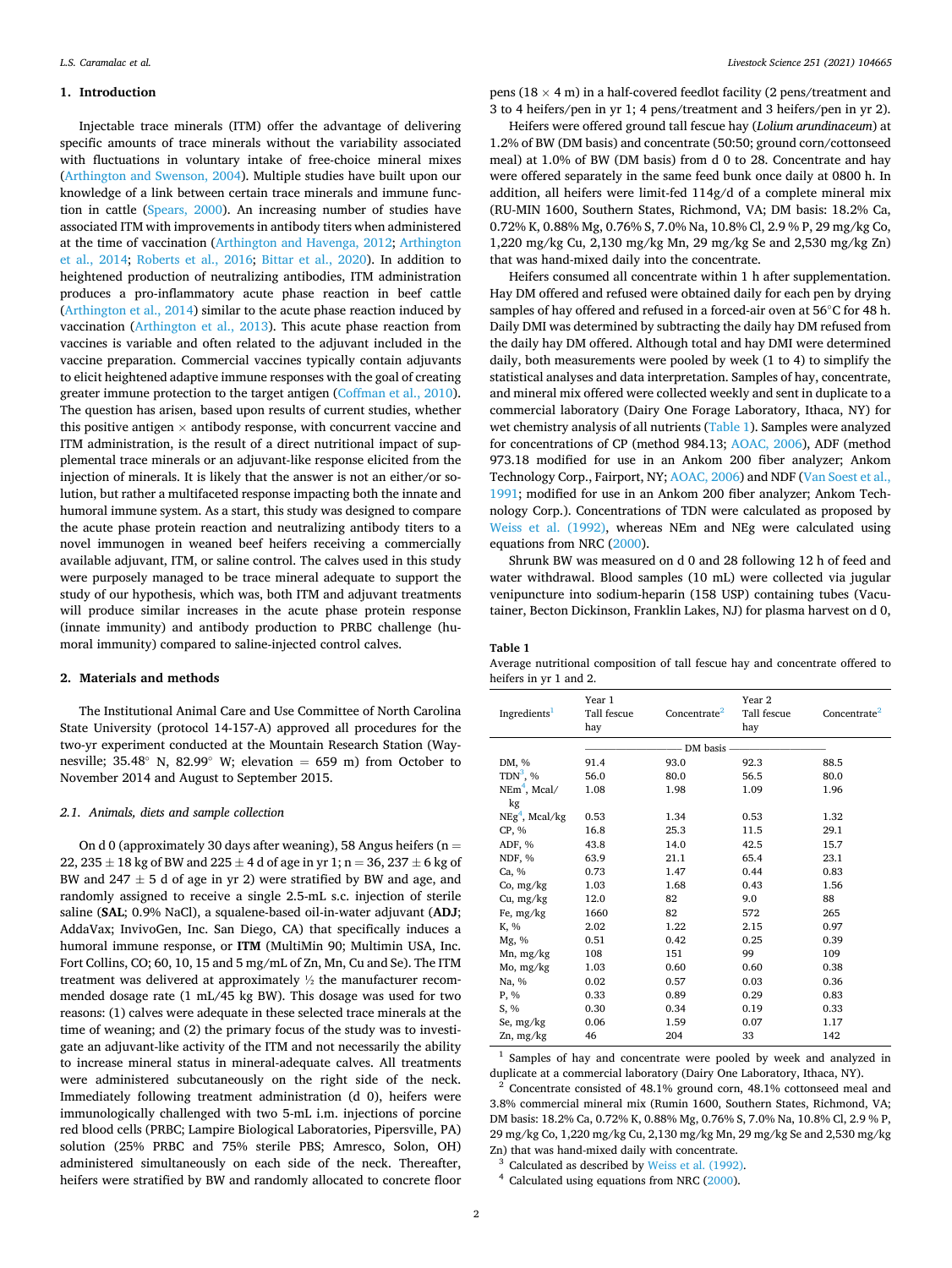2, 7, 15, and 21 to determine the plasma concentrations of ceruloplasmin and haptoglobin. Additional blood samples (10 mL) from jugular vein were collected into tube containing no additives (Vacutainer, Becton Dickinson, Franklin Lakes, NJ) for serum harvest on d 0, 2, 7, 15, and 21 to evaluate serum antibody titers against PRBC. Blood samples were placed on ice immediately following collection, and then centrifuged at  $1,200 \times g$  for 25 min at 4 $°C$ . Plasma and serum samples were stored frozen at -20◦C until later laboratory analysis.

Liver biopsy samples were collected on d -32 and -27 in yr 1 and 2, respectively, to determine the baseline liver trace mineral concentrations using needle biopsy procedures ([Arthington and Corah, 1995](#page-5-0)). Samples were assessed for trace mineral concentrations at Michigan State University Diagnostic Center for Population & Animal Health ([Braselton et al., 1997\)](#page-5-0). Following this initial collection, all heifers were managed as a single group on a 22-ha tall fescue pasture with free-choice access to water and a white stock salt without trace mineral fortification until d 0. This approach was used to avoid the liver biopsy-induced inflammatory response that could either mask or hasten the acute phase response induced by PRBC and treatment injections on d 0. In both years, a second liver sample was collected on d 15, relative to treatment and PRBC injections.

# *2.2. Laboratory analyses*

Plasma concentrations of haptoglobin were determined in duplicate samples using a biochemical assay measuring haptoglobin-hemoglobin complex by the estimation of differences in peroxidase activity ([Cooke and Arthington, 2013\)](#page-5-0). Inter- and intra-assay CV of haptoglobin assays using the biochemical procedure were 2.77 and 2.64%, respectively. Plasma ceruloplasmin oxidase activity was measured in duplicate samples by using the colorimetric procedures described by [Demetriou](#page-5-0)  [et al. \(1974\)](#page-5-0) and expressed as mg/dL, as described by [King \(1965\)](#page-5-0). Interand intra-assay CV for ceruloplasmin assays were 5.2 and 9.5%, respectively.

Hemagglutination to PRBC was determined by the procedure described by [Engle et al. \(1999\)](#page-5-0) based on previously established methods [\(Ferket and Qureshi, 1992](#page-5-0)). Results were recorded as  $log_2$ PRBC titers, corresponding to the total anti-PRBC immunoglobulin titers.

# *2.3. Statistical analyses*

All data were analyzed as a completely randomized design using the MIXED procedure of SAS (SAS Institute Inc., Cary, NC, USA, version 9.3) with Satterthwaite approximation to determine the denominator degrees of freedom for the test of fixed effects. Pen was the experimental unit and pen(treatment  $\times$  yr) as the random variable for the analysis of feed efficiency, weekly hay and total DMI. Heifer was considered the experimental unit and heifer(treatment  $\times$  yr) as the random variable for the analyses of ADG, serum PRBC titers, liver trace mineral concentrations, and plasma concentrations of haptoglobin and ceruloplasmin. Fixed effects of all analyses included treatment, yr, day of blood or tissue collection (when necessary) and resulting interactions. Plasma and serum measurements, and liver trace mineral concentrations were analyzed as a repeated measures with heifer(treatment  $\times$  yr) as the subject, whereas weekly hay and total DMI were analyzed as a repeated measures with pen(treatment  $\times$  yr) as the subject. Compound symmetry covariance structure was used for all statistical analysis once it generated the lowest Akaike information criterion. Heifer age was considered a non-significant covariate in all statistical analyses ( $P \geq 0.32$ ) and removed from the model, whereas BW on d 0 was included in the fixed model (*P <* 0.0001) to covariate adjust BW on d 28. All results are reported as least-squares means. Data were separated using PDIFF if a significant preliminary F-test was detected. Significance was set at *P* ≤ 0.05, and tendencies if  $P > 0.05$  and  $\leq 0.10$ .

## **3. Results and discussion**

## *3.1. Post-weaning DM intake and BW change*

Body weight on d 0 did not differ among treatments ( $P \geq 0.98$ ), but was included as a covariate in the BW analysis. Effects of treatment  $\times$ year and treatment were not detected ( $P \geq 0.13$ ) for BW on d 28 or ADG and G:F from d 0 to 28 (Table 2). Additionally, there were no differences in overall voluntary DMI. Heifers were limit-fed concentrate at a rate of 1% BW with no refusal. Hay was offered in amounts to ensure freechoice consumption. Although voluntary hay intake was greater (*P* = 0.001) in yr 2 vs. yr 1 (average intake  $= 3.04$  vs. 2.78 kg/heifer daily; SEM = 0.071), no treatment ( $P = 0.92$ ) or treatment  $\times$  yr effects ( $P =$ 0.94) were observed. This intake pattern resulted in no differences (*P* ≥ 0.87) among treatments for total trace mineral intake over the 28-d postweaning evaluation [\(Table 3\)](#page-3-0).

The effects of ITM on beef calf performance has been variable. Similar to the current study, [Genther-Schroeder and Hansen \(2015\)](#page-5-0) did not detect differences on final BW or ADG during a 28-d preconditioning phase of steers receiving either ITM or saline injections (1 mL/45.4 kg of BW). However, [Arthington et al. \(2014\)](#page-5-0) reported greater ADG for heifers receiving ITM when compared to heifers receiving saline (2.5 mL/head in 3 applications); although that study was conducted in grazing conditions over a longer period of time (177 d) and supplemental trace minerals were withdrawn from both ITM and Control. In another study, [Richeson and Kegley \(2011\)](#page-5-0) reported greater final BW, ADG, and G:F, when compared to negative control heifers, on a 55 d study where heifers received ITM (1 mL/45 kg) at the beginning of the study.

#### *3.2. Liver Mineral Concentrations*

Effects of treatment  $\times$  day  $\times$  yr and treatment  $\times$  yr were not detected  $(P \ge 0.22)$  for liver trace mineral concentrations. There was a treatment  $\times$  day interaction ( $P \leq 0.01$ ) for liver Se concentrations, but not for the remaining trace minerals ( $P \geq 0.20$ ). Liver Se concentrations did not differ among treatments on d -32 and -27 ( $P \geq 0.50$ ), but were greater (*P <* 0.0001) for ITM vs. SAL and ADJ heifers on d 15 [\(Table 4](#page-3-0)). Liver trace mineral concentrations were adequate at the beginning of the study ([Herdt and Hoff, 2011](#page-5-0); [Puls, 1988\)](#page-5-0). A 2.5-mL injection of ITM promoted an increase in liver Se concentrations from d 0 to 15, but no changes in liver concentrations of Cu, Mn, and Zn. Although liver Se concentrations increased as a result of ITM treatment, initial values and post-injection values (range  $= 1.52$  to 2.58 mg/kg DM) were adequate as suggested by [Puls \(1988;](#page-5-0)  $\leq$  0.17 mg/kg WW or 0.61 mg/kg DM-converted) and Michigan State University Diagnostic Center for Population and Animal Health (*<* 0.70 mg/kg DM; 2015 Reference Ranges [[https://www.dcpah](https://www.dcpah.msu.edu/)  [.msu.edu/](https://www.dcpah.msu.edu/) sections/Nutrition/ (Accessed 16 February 2017).]). [Pogge](#page-5-0) 

#### **Table 2**

Growth performance and DMI of heifers receiving a 2.5-mL s.c. injection of sterile saline (SAL), a squalene-based oil-in-water adjuvant (ADJ; AddaVax), or MultiMin 90 (ITM; 60, 10, 15 and 5 mg/mL of Zn, Mn, Cu and Se) on d 0.

|                     | Treatment <sup>1</sup> |      |            |            | $P$ -value |                 |
|---------------------|------------------------|------|------------|------------|------------|-----------------|
| <b>Item</b>         | SAL                    | ADJ  | <b>ITM</b> | <b>SEM</b> | Trt        | $Trt \times yr$ |
| BW, kg              |                        |      |            |            |            |                 |
| d <sub>0</sub>      | 237                    | 236  | 236        | 7          | 0.99       | 0.99            |
| $d$ 28 <sup>2</sup> | 271                    | 271  | 270        | 2          | 0.90       | 0.19            |
| $d$ 0 to 28         |                        |      |            |            |            |                 |
| ADG, kg/d           | 1.25                   | 1.35 | 1.20       | 0.07       | 0.25       | 0.64            |
| Total DMI, kg/d     | 5.49                   | 5.43 | 5.51       | 0.14       | 0.90       | 0.95            |
| Hay DMI, kg/d       | 2.98                   | 2.95 | 2.99       | 0.08       | 0.92       | 0.94            |
| $G: F^3$            | 0.23                   | 0.25 | 0.22       | 0.01       | 0.13       | 0.42            |
|                     |                        |      |            |            |            |                 |

 $1$  Heifers were provided ground tall fescue hay at 1.2% of BW (DM basis) and supplemented with concentrate at 1% of BW (DM basis) from d 0 to 28.

<sup>2</sup> Covariate-adjusted to BW on d 0.<br><sup>3</sup> Calculated as total BW gain divided by total DMI from d 0 to 28.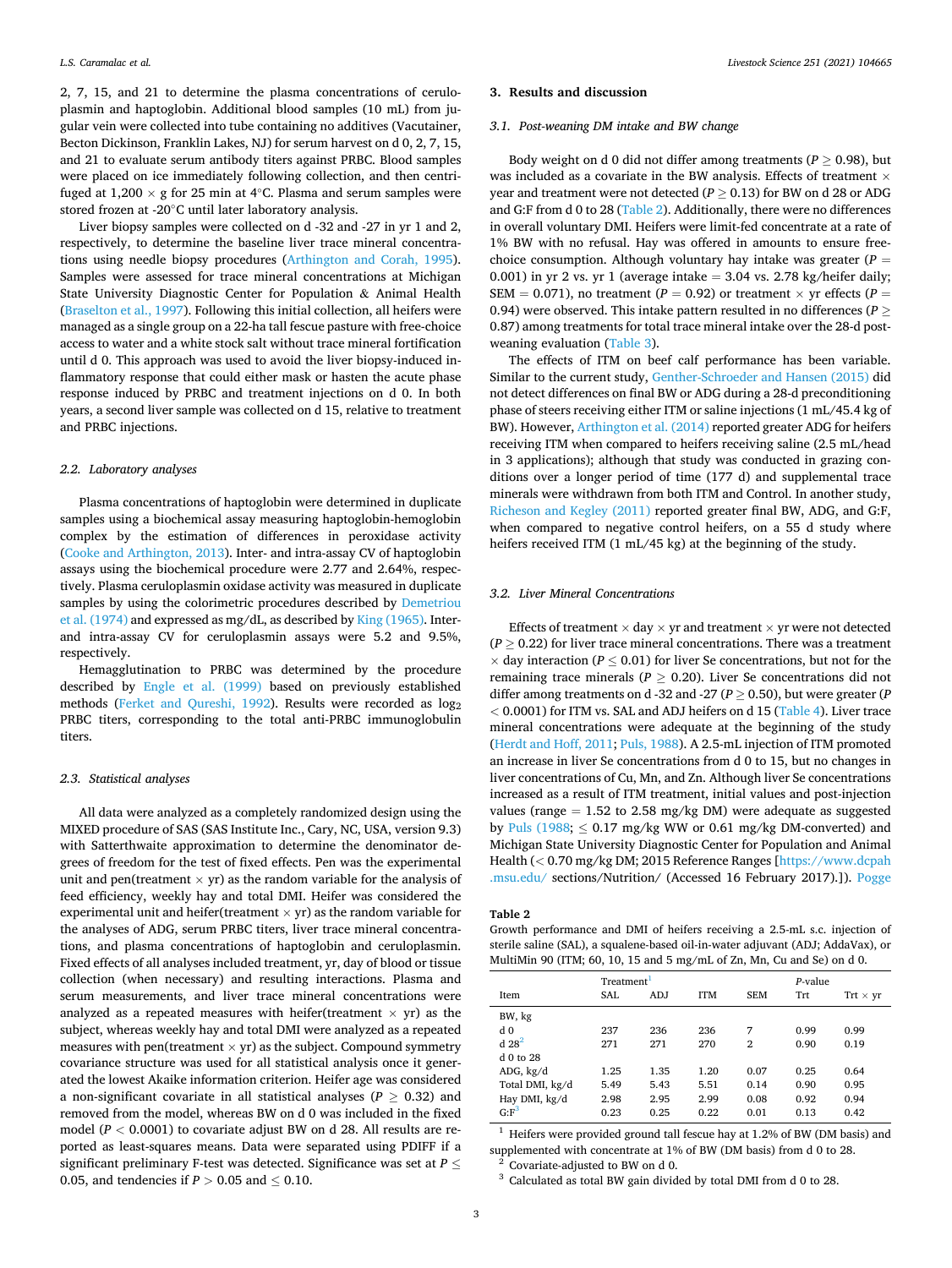#### <span id="page-3-0"></span>**Table 3**

Calculated trace mineral intake of heifers receiving a 2.5-mL s.c. injection of sterile saline (SAL), a squalene-based oil-in-water adjuvant (ADJ; AddaVax), or MultiMin 90 (ITM; 60, 10, 15 and 5 mg/mL of Zn, Mn, Cu and Se) on d 0.

|                   | Treatment <sup>1</sup> |       |            |            |      |                 |  |  |
|-------------------|------------------------|-------|------------|------------|------|-----------------|--|--|
| Item <sup>2</sup> | SAL                    | ADJ   | <b>ITM</b> | <b>SEM</b> | Trt  | $Trt \times yr$ |  |  |
|                   | Intake, $mg/d$ -       |       |            |            |      |                 |  |  |
| Co                | 6.22                   | 6.12  | 6.20       | 0.16       | 0.91 | 0.97            |  |  |
| Cu                | 247                    | 242   | 245        | 7          | 0.88 | 0.94            |  |  |
| Fe                | 3,661                  | 3,633 | 3,673      | 96         | 0.96 | 0.98            |  |  |
| Mn                | 636                    | 626   | 634        | 16         | 0.90 | 0.96            |  |  |
| Mo                | 3.62                   | 3.58  | 3.62       | 0.09       | 0.93 | 0.98            |  |  |
| Se                | 3.64                   | 3.57  | 3.62       | 0.10       | 0.87 | 0.96            |  |  |
| Zn                | 553                    | 544   | 550        | 14         | 0.89 | 0.96            |  |  |

 $1$  Heifers were provided ground tall fescue hay at 1.2% of BW (DM basis) and supplemented with concentrate at 1% of BW (DM basis) from d 0 to 28. Values represent the sum of trace mineral intake from forage and trace mineral-fortified supplement.

#### **Table 4**

Average liver trace mineral concentrations of beef heifers receiving a 2.5-mL s.c. injection of sterile saline (SAL), a squalene-based oil-in-water adjuvant (ADJ; AddaVax), or MultiMin 90 (ITM; 60, 10, 15 and 5 mg/mL of Zn, Mn, Cu and Se) on d 0.

|                   | Treatment <sup>1</sup> |              |                   |            | $P-value$ |                  |
|-------------------|------------------------|--------------|-------------------|------------|-----------|------------------|
| Item <sup>3</sup> | <b>SAL</b>             | ADJ          | <b>ITM</b>        | <b>SEM</b> | Trt       | $Trt \times day$ |
|                   |                        | $mg/kg$ DM - |                   |            |           |                  |
| Co                | 0.27                   | 0.30         | 0.28              | 0.01       | 0.22      | 0.55             |
| Cu                | 259                    | 291          | 295               | 22         | 0.41      | 0.75             |
| Fe                | 365                    | 395          | 369               | 18         | 0.42      | 0.20             |
| Mn                | 10.7                   | 11.6         | 11.3              | 0.4        | 0.27      | 0.84             |
| Mo                | 3.70                   | 3.63         | 3.71              | 0.18       | 0.84      | 0.56             |
| Se                |                        |              |                   |            |           |                  |
| d <sub>0</sub>    | 1.87 <sup>a</sup>      | $2.02^a$     | 1.88 <sup>a</sup> | 0.17       | 0.01      | < 0.0001         |
| d 15              | $1.53^{\rm a}$         | $1.52^a$     | 2.58 <sup>b</sup> |            |           |                  |
| Zn                | 146                    | 140          | 145               | 8          | 0.85      | 0.84             |

<sup>a-b</sup>Within a row, means without a common superscript differ ( $P \leq 0.05$ ).

 $^1$ Effects of treatment  $\times$  day  $\times$  yr and treatment  $\times$  yr were not detected for any liver trace mineral ( $P \geq 0.22$ ). Liver biopsy samples were collected on d -32 and -27 in yr 1 and 2, respectively, and then again on d 15 in yr 1 and 2.

[et al. \(2012\)](#page-5-0) reported greater liver Cu, Se, and Zn concentrations among steers provided ITM vs. saline treatments (1mL/45 kg). Different results were also reported by the current investigators in another study investigating ITM [\(Arthington et al., 2014](#page-5-0)). In that study, freshly-weaned heifers receiving ITM immediately following transport experienced a 13-d post-injection increase in liver Se, Cu, and Zn concentrations compared to saline injected heifers. One important difference between these studies and the current study is the dosage rate of ITM. The same commercial product was used, but dosed at 5.0 vs. 2.5 mL/heifer in the former and current study, respectively. Since calf BW was similar in both studies (average  $BW = 230$  and  $241$  kg for the current study and comparison study, respectively), it is reasonable to expect that a greater ITM dosage would impact liver tissue accumulation of these trace elements. Further, heifers in the current study were anticipated to be trace mineral adequate at the start of the study. The lower dosage rate was chosen to focus more directly on the potential impact of ITM on innate and humoral immune responses vs. increases in mineral status of mineral-adequate calves. The experimental approach attempted to mimic the model outlined by [Arthington et al. \(2014\)](#page-5-0), where 2.5 mL ITM was dosed 3X over a 127-d period preceding the same PRBC challenge as used in the current study.

## *3.3. Plasma Acute Phase Protein Response*

Haptoglobin and ceruloplasmin are major acute phase proteins in the bovine. These proteins are synthesized by the liver parenchymal cells and released in the bloodstream as part of the normal acute phase reaction, which is a component of the innate body defense mechanism ([Baumann and Gauldie, 1994](#page-5-0); [Suffredini et al., 1999](#page-5-0)). In cattle, the acute phase reaction, and subsequent production and release of acute phase proteins, can be elicited by a variety of conditions, such as illness ([Heegaard et al., 2000](#page-5-0); Peterson et al., [2004\)](#page-5-0), transportation [\(Arthing](#page-5-0)[ton et al., 2003](#page-5-0)), diet restriction and change (Capellozza et al., 2011; [Gozho et al., 2005\)](#page-5-0), and vaccination [\(Arthington et al., 2013;](#page-5-0) [Stokka](#page-5-0)  [et al., 1994\)](#page-5-0).

Effects of treatment  $\times$  day  $\times$  year, treatment  $\times$  year, and year were not tested for plasma haptoglobin concentrations. Reasons for this approach were explained below. In yr 1, plasma haptoglobin concentrations were below detection limits (*<* 0.003 mg/mL) for all ITM and SAL heifers. In contrast, ADJ heifers experienced a rapid increase (*P <*  0.0001) from non-detectable concentrations on d 0 to  $0.73 \pm 0.052$  mg/ mL on d 2 of yr 1. Seven of the 8 heifers receiving ADJ in yr 1 experienced a rise in haptoglobin on d 2 with all heifers back to non-detectable concentrations by d 7. Unlike ceruloplasmin, haptoglobin concentrations are often undetectable in unstressed cattle [\(Makimura and Suzuki,](#page-5-0)  [1982\)](#page-5-0) making it a uniquely reliable indicator of pro-inflammatory distress. In yr 2, all heifers experienced a measurable plasma haptoglobin response following weaning and treatment administration ([Fig. 1A](#page-4-0)). Heifers receiving ADJ had a rapid increase in plasma haptoglobin concentrations from d 0 to 2 with concentrations greater than both ITM and SAL (*P <* 0.001). Although, ITM and SAL did not differ from each other on any sampling day, SAL heifers experienced an increase ( $P = 0.03$ ) in plasma haptoglobin concentrations from d 0 to 7, with heifers receiving ITM tending  $(P = 0.062)$  to increase over this same sampling interval ([Fig. 1A](#page-4-0)).

Commercial vaccines usually contain adjuvants to stimulate adaptive immune responses, leading to greater immune protection ([Coffman](#page-5-0)  [et al., 2010](#page-5-0)). Therefore, the increase in plasma haptoglobin concentrations on d 2 among ADJ heifers was expected and likely explained as a normal innate immune response to adjuvant administration. Increased plasma haptoglobin concentrations in response to vaccination have been reported previously [\(Stokka et al., 1994; Arthington et al., 2013](#page-5-0)). In the latter study, peaks in plasma haptoglobin concentrations occurred on differing days depending on the type of vaccine administered (d 3 and d 5, respectively for *Mannheimia haemolytica* and *Clostridium*), suggesting a modulation of the pro-inflammatory response caused by vaccine preparation.

In the current study, there were no differences in plasma haptoglobin concentrations between heifers receiving ITM or SAL treatments. Previous research by our group [\(Arthington et al, 2014\)](#page-5-0) showed greater plasma haptogobin concentrations at 7 d after ITM administration when compared to heifers receiving saline. It is important to note that in the previous study calves received nearly 2X the ITM dose of the current study and were transported 1,600 km. These two factors likely explain much of the difference in haptoglobin responses between the two studies.

There was a tendency ( $P = 0.06$ ) for a treatment  $\times$  day, but not treatment  $\times$  day  $\times$  year, treatment  $\times$  year, and year effects ( $P \ge 0.13$ ), for plasma ceruloplasmin concentrations. Plasma ceruloplasmin concentrations increased ( $P < 0.001$ ) for all treatments, peaking on d 2 ([Fig. 1B](#page-4-0)). On d 2, plasma ceruloplasmin concentrations were greatest for ADJ ( $P \leq 0.04$ ) and did not differ between SAL and ITM heifers ( $P =$ 0.39; [Fig. 1B](#page-4-0)). On d 7, plasma ceruloplasmin concentrations of heifers receiving ADJ were greater ( $P = 0.005$ ) than SAL, but not ITM ( $P =$ 0.37), while ITM tended ( $P = 0.064$ ) to have greater plasma ceruloplasmin concentrations than SAL. Plasma ceruloplasmin concentrations did not differ ( $P \ge 0.19$ ) among treatments on d 15 and 21. The increase in plasma ceruloplasmin concentrations of heifers assigned to the ADJ treatment was expected and considered a normal physiological process in the activation of the acute phase reaction. Previous research ([Arthington et al., 2014](#page-5-0)) showed similar results to the current study, where plasma ceruloplasmin concentrations 6 d after injection were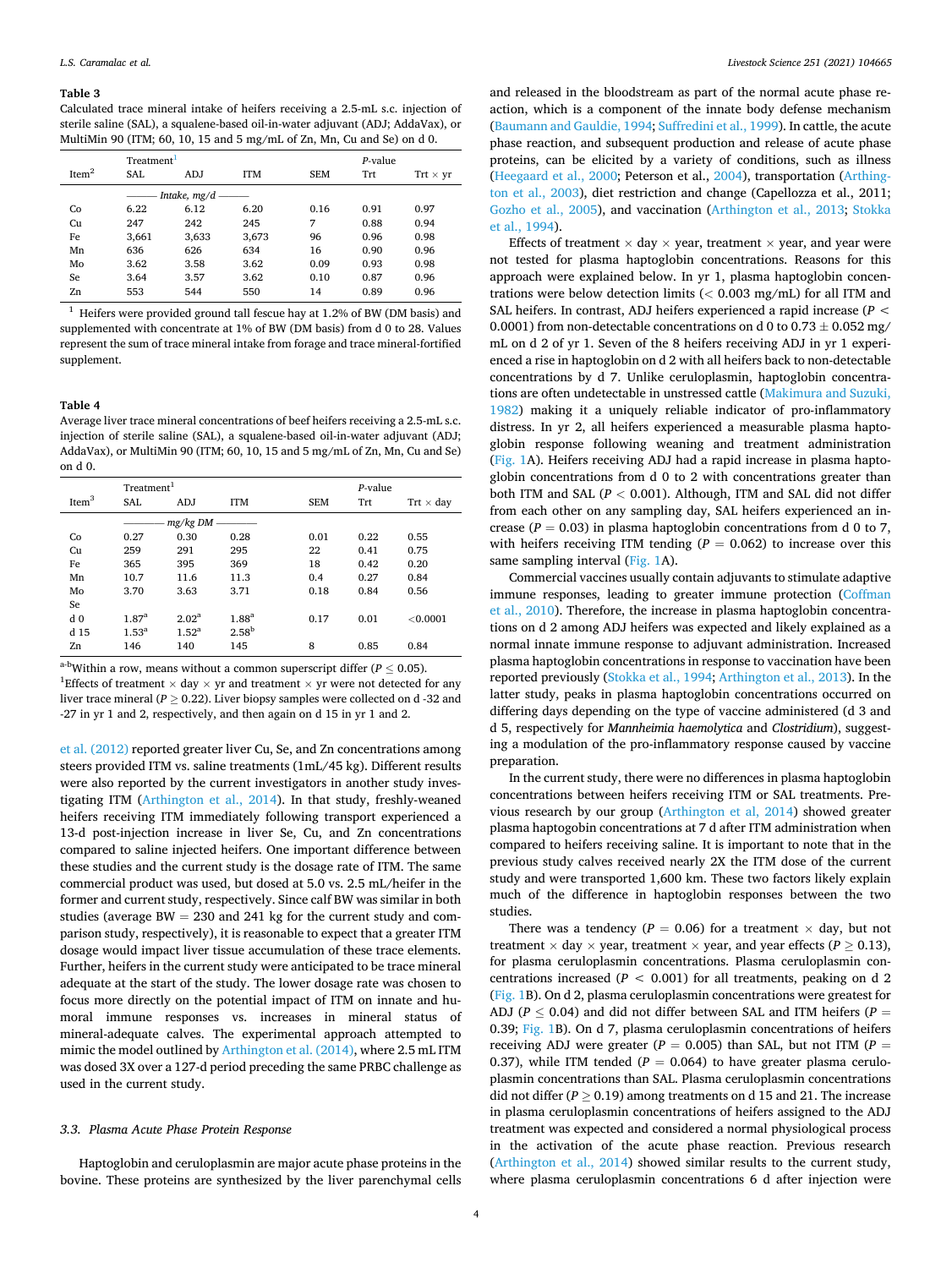<span id="page-4-0"></span>

**Fig. 1.** Plasma concentrations of haptoglobin (A, yr 2 only) and ceruloplasmin (B, yr 1 and 2) of beef heifers receiving a 2.5-mL s.c. injection of sterile saline (SAL: 0.9% NaCl), a squalene-based oil-in-water adjuvant (ADJ; AddaVax), or MultiMin 90 (ITM; 60, 10, 15 and 5 mg/mL of Zn, Mn, Cu and Se) on d 0. Plasma haptoglobin concentrations of ITM and SAL heifers in yr 1 were below the detection limits (*<*0.003 mg/ mL) and not included in the statistical analyses. Effects of treatment  $\times$  day were detected ( $P < 0.0001$ ) for plasma concentrations of haptoglobin (*P <* 0.0001) and ceruloplasmin (*P*   $= 0.06$ ). <sup>a-b</sup>Within day, means without a common superscript differ ( $P \leq 0.05$ ).

greater for heifers receiving ITM than saline.

Although ADJ and ITM heifers had similar plasma ceruloplasmin concentrations on d 7, it is important to note that the mechanisms for the increase may differ for both treatments. The response observed for ADJ heifers is likely related to the activation of the pro-inflammatory reaction caused by the adjuvant ([Coffman et al., 2010\)](#page-5-0), while the response seen for the ITM heifers may be assisted by a greater availability of Cu to be incorporated into apoceruloplasmim in the liver and therefore resulting in elevated plasma ceruloplasmin concentrations [\(Hellman and](#page-5-0)  [Gitlin, 2002](#page-5-0)).



**Fig. 2.** Average serum porcine red blood cells (PRBC) titers (yr 1 and 2) of beef heifers receiving a 2.5-mL s.c. injection of sterile saline (SAL: 0.9% NaCl), a squalenebased oil-in-water adjuvant (ADJ; AddaVax), or MultiMin 90 (ITM; 60, 10, 15 and 5 mg/mL of Zn, Mn, Cu and Se) on d 0. Effects of treatment × day were detected (*P <* 0.0001) for serum PRBC titers. a-cWithin day, means without a common superscript differ (*P* ≤ 0.05).